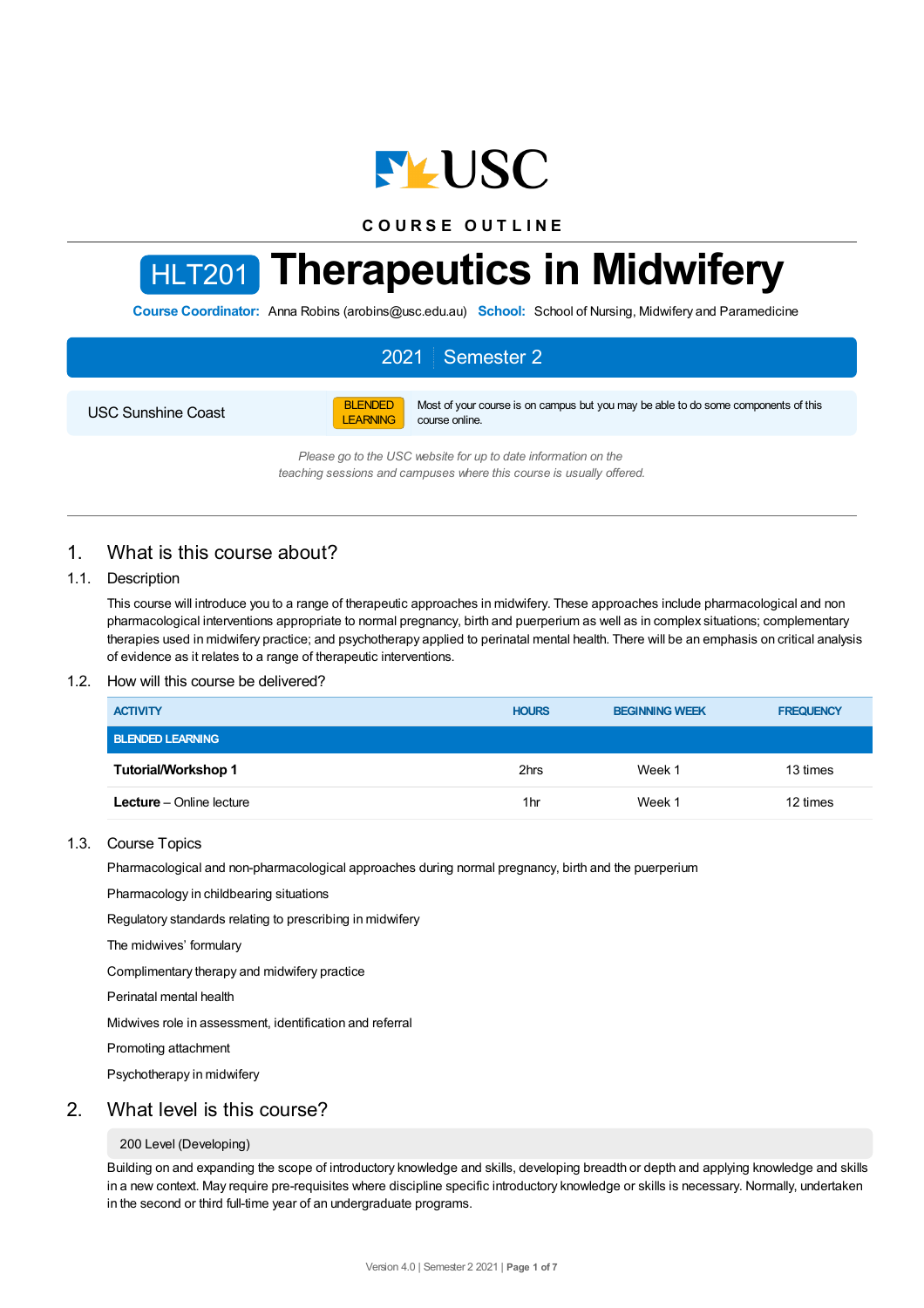## 3. What is the unit value of this course?

12 units

# 4. How does this course contribute to my learning?

|                      | <b>COURSE LEARNING OUTCOMES</b>                                                                        | <b>GRADUATE QUALITIES MAPPING</b>                                      | PROFESSIONAL STANDARD MAPPING                                                                                                                                                                                                                                                                                                                                                                                                                                                                                                                                                                                                                                                                                                                                                   |
|----------------------|--------------------------------------------------------------------------------------------------------|------------------------------------------------------------------------|---------------------------------------------------------------------------------------------------------------------------------------------------------------------------------------------------------------------------------------------------------------------------------------------------------------------------------------------------------------------------------------------------------------------------------------------------------------------------------------------------------------------------------------------------------------------------------------------------------------------------------------------------------------------------------------------------------------------------------------------------------------------------------|
|                      | On successful completion of this course, you<br>should be able to                                      | Completing these tasks successfully will<br>contribute to you becoming | Nursing and Midwifery Board of Australia                                                                                                                                                                                                                                                                                                                                                                                                                                                                                                                                                                                                                                                                                                                                        |
| $\blacktriangleleft$ | Interpret and apply evidence to the use<br>of therapeutics interventions in<br>midwifery practice      | Creative and critical thinker                                          | 1 - Standard 1: Promotes health and<br>wellbeing through evidence-based<br>midwifery practice<br>1.2 - The midwife accesses, analyses, and<br>uses the best available evidence, that<br>includes research findings, for safe, quality<br>midwifery practice                                                                                                                                                                                                                                                                                                                                                                                                                                                                                                                     |
| $\mathbf{2}$         | Provide information to facilitate<br>women's decision-making about<br>therapeutic approaches           | Empowered                                                              | 1.1 - The midwife identifies what is<br>important to women as the foundation for<br>using evidence to promote informed<br>decision-making, participation in care, and<br>self-determination<br>1.2 - The midwife accesses, analyses, and<br>uses the best available evidence, that<br>includes research findings, for safe, quality<br>midwifery practice<br>1.6 - The midwife supports the<br>development, implementation and<br>evaluation of evidenced-based health<br>initiatives and programs<br>3.2 - The midwife practises within relevant<br>legal parameters and professional<br>standards, codes and guidelines<br>4.3 - The midwife analyses information<br>and data and communicates assessments<br>and anticipated outcomes as the basis for<br>midwifery practice |
| $\left( 3\right)$    | Provide midwifery care that takes into<br>account women's individual preferences<br>and cultural needs | Empowered                                                              | 1.7 - The midwife identifies and promotes<br>the role of midwifery practice and the<br>midwifery profession in influencing better<br>health outcomes for women<br>2.2 - The midwife partners with women to<br>strengthen women's capabilities and<br>confidence to care for themselves and<br>their families<br>2.5 - The midwife practises cultural safety<br>that is holistic, free of bias and exposes<br>racism<br>6.2 - The midwife practises to achieve the<br>agreed goals and anticipated outcomes<br>that meet the needs of the woman                                                                                                                                                                                                                                  |
|                      | Apply professional, ethical and legal<br>codes and standards to midwifery care                         | Ethical                                                                | 2.3 - The midwife practises ethically, with<br>respect for dignity, privacy, confidentiality,<br>equity and justice<br>2.5 - The midwife practises cultural safety<br>that is holistic, free of bias and exposes<br>racism<br>3.2 - The midwife practises within relevant<br>legal parameters and professional<br>standards, codes and guidelines                                                                                                                                                                                                                                                                                                                                                                                                                               |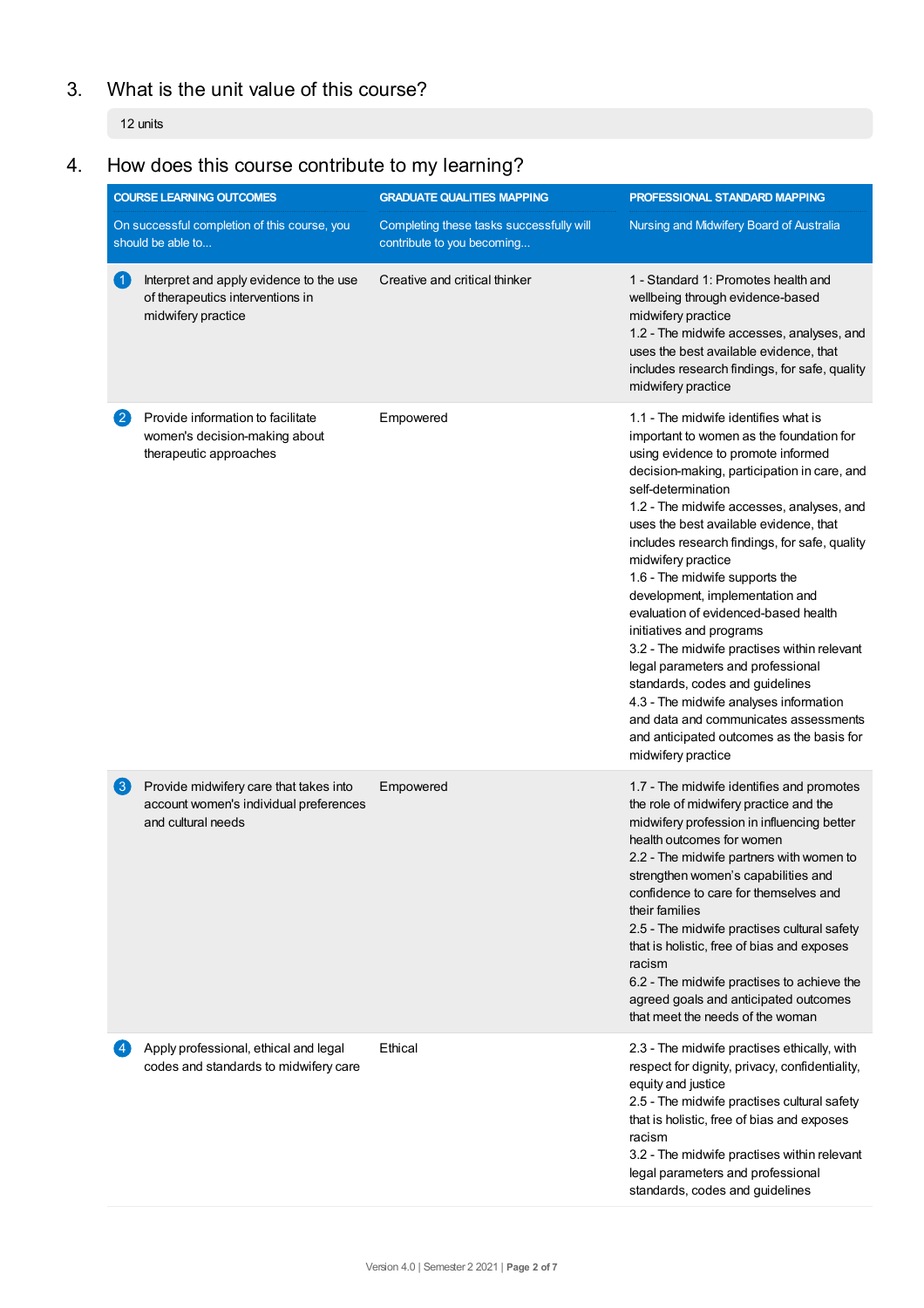## 5. Am Ieligible to enrol in this course?

Refer to the USC [Glossary](https://www.usc.edu.au/about/policies-and-procedures/glossary-of-terms-for-policy-and-procedures) of terms for definitions of "pre-requisites, co-requisites and anti-requisites".

#### 5.1. Pre-requisites

NUR231 and enrolled in Program SC394, SC393

#### 5.2. Co-requisites

Not applicable

#### 5.3. Anti-requisites

Not applicable

#### 5.4. Specific assumed prior knowledge and skills (where applicable)

Not applicable

## 6. How am Igoing to be assessed?

#### 6.1. Grading Scale

Standard Grading (GRD)

High Distinction (HD), Distinction (DN), Credit (CR), Pass (PS), Fail (FL).

#### 6.2. Details of early feedback on progress

In week 4 of the course you will undertake an early assessment that provides feedback on academic progress.

#### 6.3. Assessment tasks

| <b>DELIVERY</b><br><b>MODE</b> | <b>TASK</b><br>NO. | <b>ASSESSMENT</b><br><b>PRODUCT</b> | <b>INDIVIDUAL</b><br><b>OR GROUP</b> | <b>WEIGHTING</b><br>$\frac{9}{6}$ | <b>WHAT IS THE</b><br><b>DURATION /</b><br>LENGTH? | <b>WHEN SHOULD I</b><br><b>SUBMIT?</b> | <b>WHERE SHOULD I</b><br><b>SUBMIT IT?</b>                      |
|--------------------------------|--------------------|-------------------------------------|--------------------------------------|-----------------------------------|----------------------------------------------------|----------------------------------------|-----------------------------------------------------------------|
| All                            | $\mathbf{1}$       | <b>Written Piece</b>                | Individual                           | 15%                               | 750 Words                                          | Week 4                                 | <b>Online Assignment</b><br>Submission                          |
| All                            | 2                  | Literature Review<br>(or component) | Individual                           | 45%                               | $2000$ words                                       | Week 9                                 | <b>Online Assignment</b><br>Submission with<br>plagiarism check |
| All                            | 3                  | <b>Written Piece</b>                | Individual                           | 40%                               | 1500 words                                         | Week 13                                | <b>Online Assignment</b><br>Submission with<br>plagiarism check |

#### **All - Assessment Task 1:** Critique of a consumer resource.

| <b>GOAL:</b>    | To critique a consumer resource. |
|-----------------|----------------------------------|
| <b>PRODUCT:</b> | <b>Written Piece</b>             |
| <b>FORMAT:</b>  | <b>Written Piece</b>             |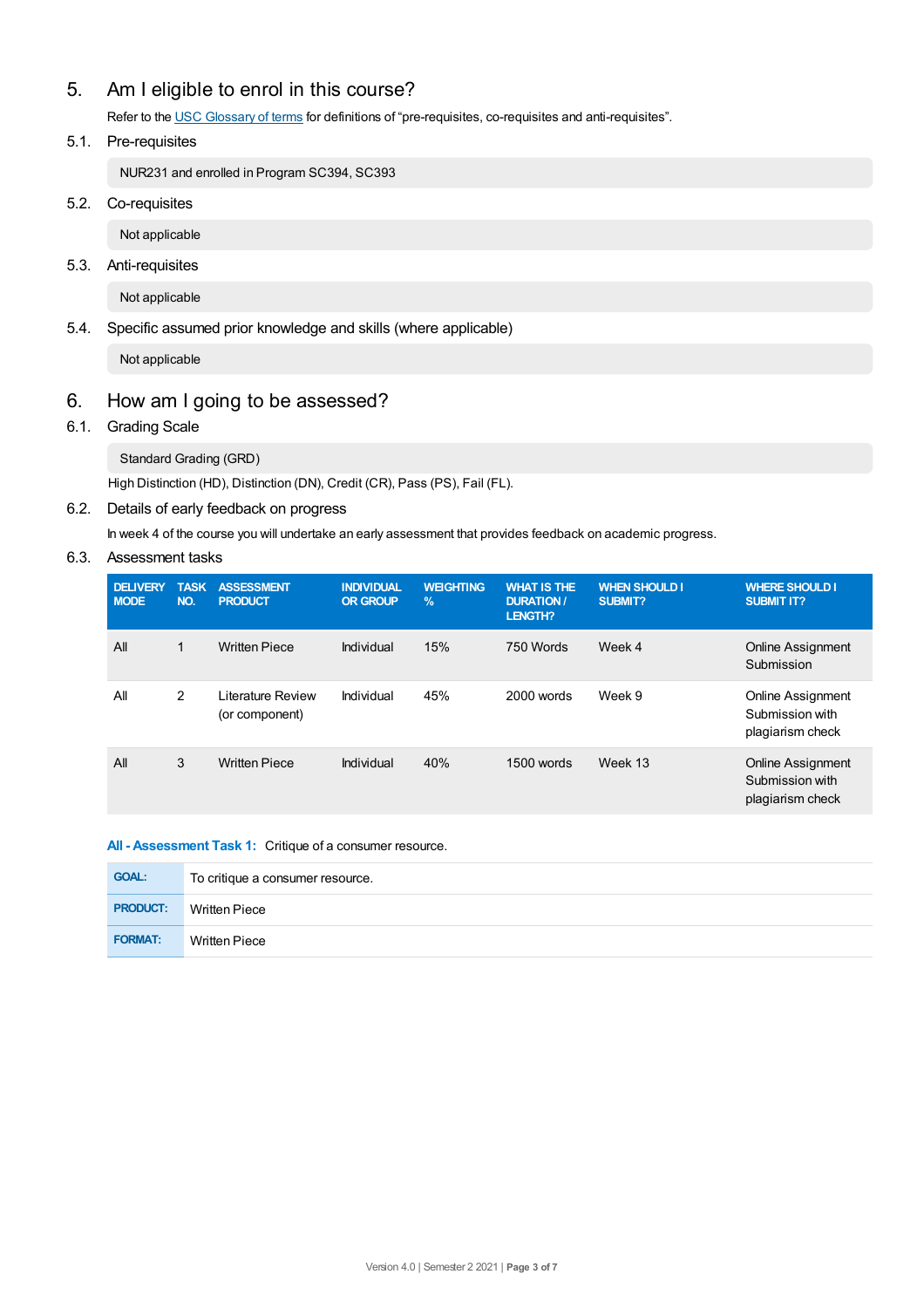| <b>CRITERIA:</b> | No. |                                                                                                                                      | <b>Learning Outcome</b><br>assessed |
|------------------|-----|--------------------------------------------------------------------------------------------------------------------------------------|-------------------------------------|
|                  |     | Appraise the use of evidence regarding therapeutics interventions in midwifery<br>practice                                           | $\mathbf{0}$                        |
|                  | 2   | Demonstrate an understanding of providing information to facilitate women's<br>decision-making about therapeutic approaches          | 026                                 |
|                  | 3   | Demonstrate an understanding of the role of the midwife that takes into account<br>women's individual preferences and cultural needs | 23                                  |
|                  | 4   | Apply professional, ethical and legal codes and standards to midwifery care                                                          |                                     |
|                  | 5   | Use relevant literature and critically analyse literature                                                                            | $\overline{1}$                      |
|                  | 6   | Demonstrate appropriate written expression (academic writing, terminology,<br>referencing, etc.)                                     |                                     |

#### **All - Assessment Task 2:** Literature Review

| <b>GOAL:</b>     | To demonstrate an understanding of the literature in relation to a particular topic. |                                                                                                                                     |                                     |  |  |  |
|------------------|--------------------------------------------------------------------------------------|-------------------------------------------------------------------------------------------------------------------------------------|-------------------------------------|--|--|--|
| <b>PRODUCT:</b>  | Literature Review (or component)                                                     |                                                                                                                                     |                                     |  |  |  |
| <b>FORMAT:</b>   |                                                                                      | Written assignment                                                                                                                  |                                     |  |  |  |
| <b>CRITERIA:</b> | No.                                                                                  |                                                                                                                                     | <b>Learning Outcome</b><br>assessed |  |  |  |
|                  |                                                                                      | Articulate the role of the midwife, scope of practice and legislative/regulatory requirements<br>relating to therapeutic strategies | $(2)$ $(4)$                         |  |  |  |
|                  | $\overline{2}$                                                                       | critique the evidence as applied to a range of therapies and justify their application to the<br>case study                         | $\overline{1}$                      |  |  |  |
|                  | 3                                                                                    | Demonstrate collaborative relationships in assessment, planning, implementation and<br>evaluation of midwifery care                 | $3\,$ K 4                           |  |  |  |
|                  | 4                                                                                    | Demonstrate appropriate written expression (academic writing, terminology, referencing,<br>etc                                      | (1)                                 |  |  |  |
|                  |                                                                                      |                                                                                                                                     |                                     |  |  |  |

#### **All - Assessment Task 3:** Written Piece

| <b>GOAL:</b>    | To develop an evidence based consumer resource |
|-----------------|------------------------------------------------|
| <b>PRODUCT:</b> | <b>Written Piece</b>                           |
| <b>FORMAT:</b>  | Written Piece                                  |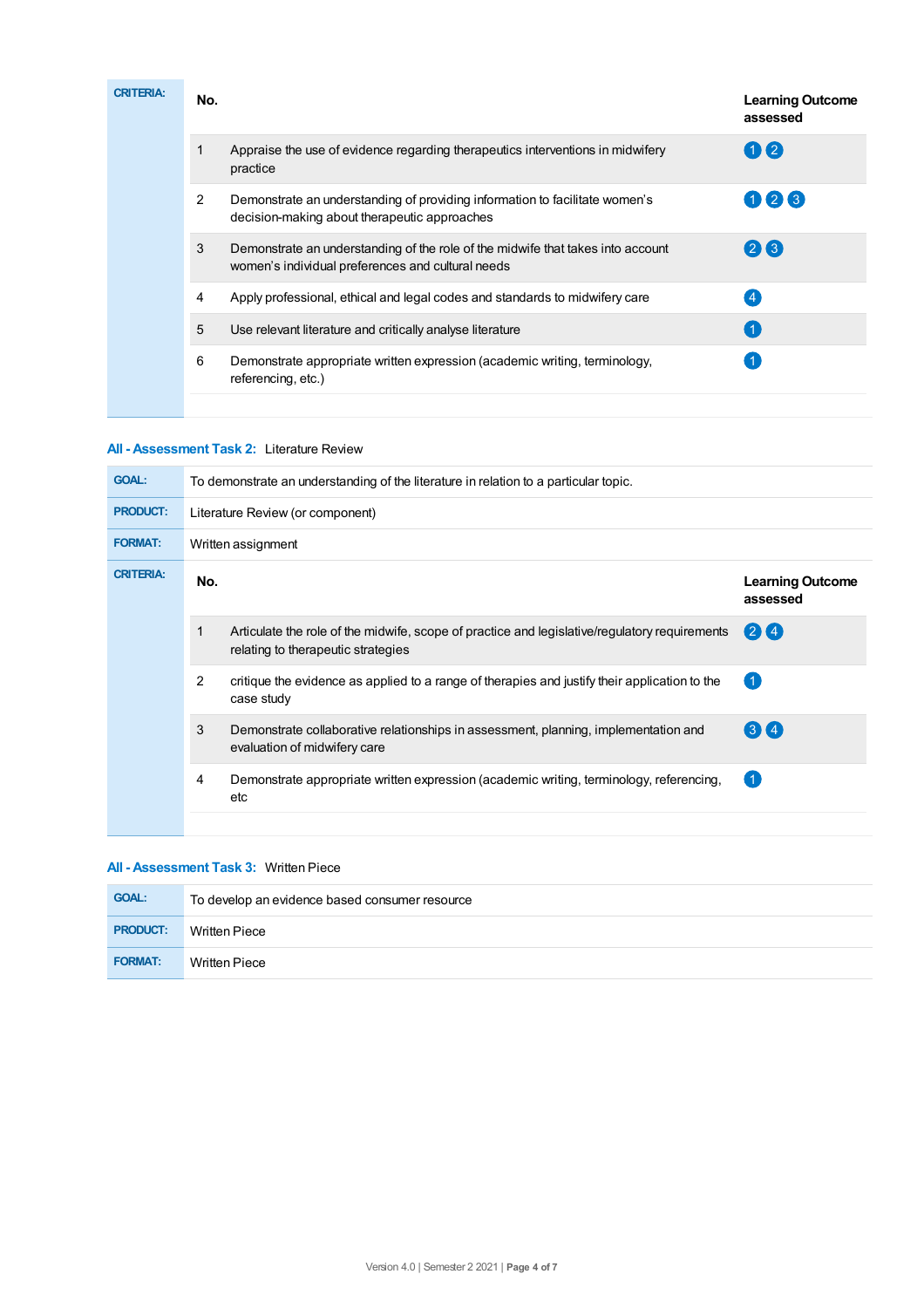| <b>CRITERIA:</b> | No.            |                                                                                                                                                                                   | <b>Learning Outcome</b><br>assessed |
|------------------|----------------|-----------------------------------------------------------------------------------------------------------------------------------------------------------------------------------|-------------------------------------|
|                  |                | Interpret and apply evidence to the use of therapeutics interventions in midwifery<br>practice                                                                                    |                                     |
|                  | $\overline{2}$ | Provide information to facilitate women's decision-making about a range of<br>therapeutic approaches that takes into account women's individual preferences and<br>cultural needs | 26                                  |
|                  | 3              | The resource is underpinned by the role of the midwife, scope of practice and<br>legislative/regulatory requirements relating to therapeutic strategies                           | $3\bm{X}4$                          |
|                  | 4              | Demonstrate appropriate written expression as appropriate for a consumer<br>resource (academic writing, terminology, referencing, etc.)                                           |                                     |

## 7. Directed study hours

A 12-unit course will have total of 150 learning hours which will include directed study hours (including online if required), self-directed learning and completion of assessable tasks. Directed study hours may vary by location. Student workload is calculated at 12.5 learning hours per one unit.

#### 7.1. Schedule

| PERIOD AND TOPIC                                                                                        | <b>ACTIVITIES</b> |
|---------------------------------------------------------------------------------------------------------|-------------------|
| Introduction to the course, and assessments                                                             | n/a               |
| The midwife and therapeutic approaches, scope of practice,<br>evidence based practice                   | n/a               |
| Pharmacological and non-pharmacological approaches during<br>normal pregnancy, birth and the puerperium | n/a               |
| Pharmacology in complex childbearing situations                                                         | n/a               |
| Regulatory standards relating to prescribing in midwifery, The<br>midwives' formulary                   | n/a               |
| Complementary therapies                                                                                 | n/a               |
| Complementary therapies                                                                                 | n/a               |
| Complementary therapies                                                                                 | n/a               |
| Perinatal mental health - Midwives role in assessment,<br>identification and referral                   | n/a               |
| Perinatal mental health promotion                                                                       | n/a               |
| Promoting attachment                                                                                    | n/a               |
| <b>Revision and Review</b>                                                                              | n/a               |

## 8. What resources do I need to undertake this course?

Please note: Course information, including specific information of recommended readings, learning activities, resources, weekly readings, etc. are available on the course Blackboard site– Please log in as soon as possible.

#### 8.1. Prescribed text(s) or course reader

Please note that you need to have regular access to the resource(s) listed below. Resources may be required or recommended.

| <b>REQUIRED? AUTHOR</b> |                                                  | <b>YEAR TITLE</b>                        | <b>PUBLISHER</b> |
|-------------------------|--------------------------------------------------|------------------------------------------|------------------|
| Required                | Pairman, S Tracey, S K<br>Dahlen, H G, Dixon, L. | 2019 Midwifery: Preparation for Practice | Elsevier, Sydney |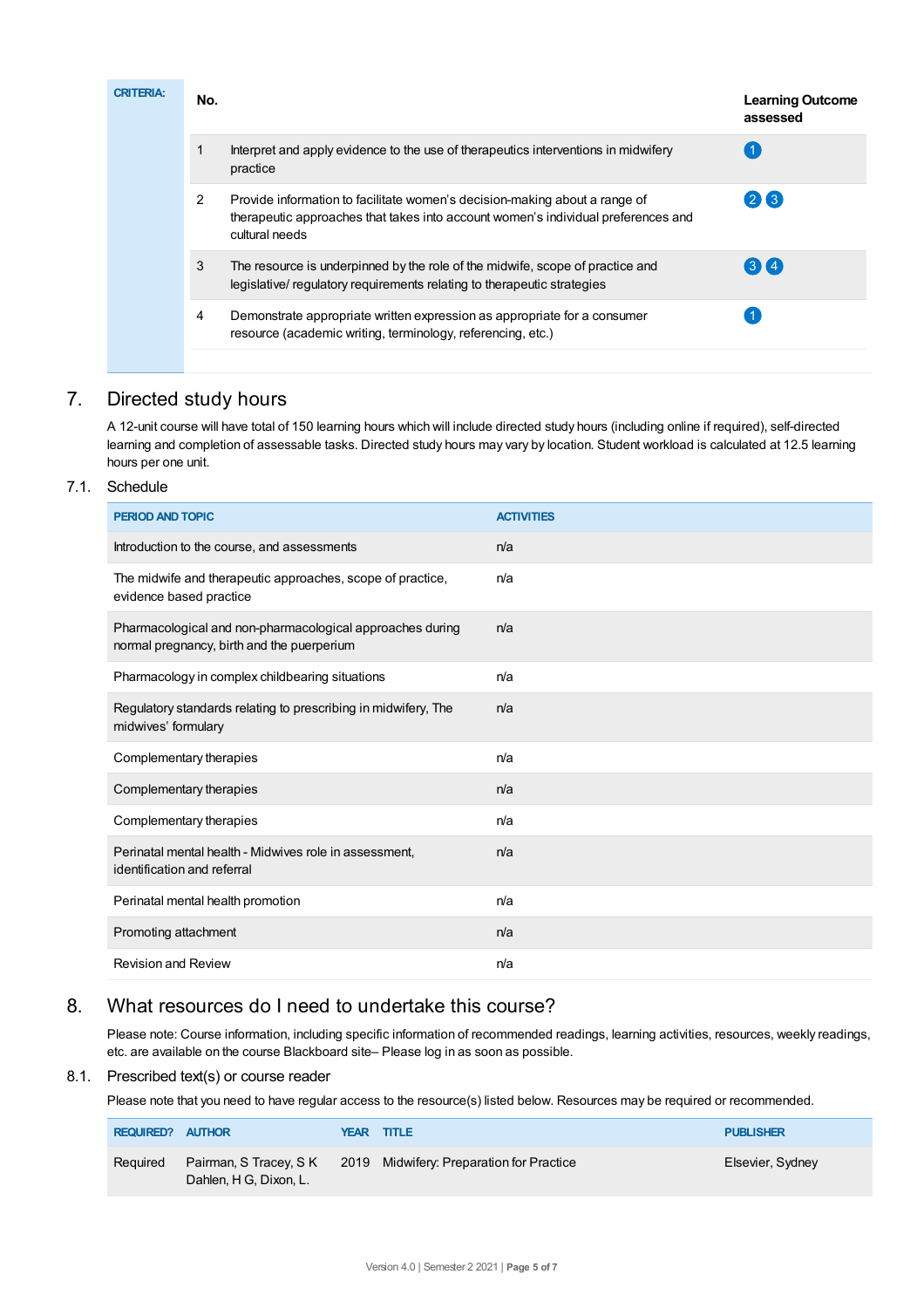#### 8.2. Specific requirements

N/A

### 9. How are risks managed in this course?

Health and safety risks for this course have been assessed as low. It is your responsibility to review course material, search online, discuss with lecturers and peers and understand the health and safety risks associated with your specific course of study and to familiarise yourself with the University's general health and safety principles by reviewing the online [induction](https://online.usc.edu.au/webapps/blackboard/content/listContentEditable.jsp?content_id=_632657_1&course_id=_14432_1) training for students, and following the instructions of the University staff.

## 10. What administrative information is relevant to this course?

#### 10.1. Assessment: Academic Integrity

Academic integrity is the ethical standard of university participation. It ensures that students graduate as a result of proving they are competent in their discipline. This is integral in maintaining the value of academic qualifications. Each industry has expectations and standards of the skills and knowledge within that discipline and these are reflected in assessment.

Academic integrity means that you do not engage in any activity that is considered to be academic fraud; including plagiarism, collusion or outsourcing any part of any assessment item to any other person. You are expected to be honest and ethical by completing all work yourself and indicating in your work which ideas and information were developed by you and which were taken from others. You cannot provide your assessment work to others.You are also expected to provide evidence of wide and critical reading, usually by using appropriate academic references.

In order to minimise incidents of academic fraud, this course may require that some of its assessment tasks, when submitted to Blackboard, are electronically checked through SafeAssign. This software allows for text comparisons to be made between your submitted assessment item and all other work that SafeAssign has access to.

#### 10.2. Assessment: Additional Requirements

Eligibility for Supplementary Assessment

Your eligibility for supplementary assessment in a course is dependent of the following conditions applying:

The final mark is in the percentage range 47% to 49.4% The course is graded using the Standard Grading scale You have not failed an assessment task in the course due to academic misconduct

#### 10.3. Assessment: Submission penalties

Late submission of assessment tasks may be penalised at the following maximum rate:

- 5% (of the assessment task's identified value) per day for the first two days from the date identified as the due date for the assessment task.

- 10% (of the assessment task's identified value) for the third day - 20% (of the assessment task's identified value) for the fourth day and subsequent days up to and including seven days from the date identified as the due date for the assessment task.

- A result of zero is awarded for an assessment task submitted after seven days from the date identified as the due date for the assessment task. Weekdays and weekends are included in the calculation of days late. To request an extension you must contact your course coordinator to negotiate an outcome.

#### 10.4. Study help

For help with course-specific advice, for example what information to include in your assessment, you should first contact your tutor, then your course coordinator, if needed.

If you require additional assistance, the Learning Advisers are trained professionals who are ready to help you develop a wide range of academic skills. Visit the Learning [Advisers](https://www.usc.edu.au/current-students/student-support/academic-and-study-support/learning-advisers) web page for more information, or contact Student Central for further assistance: +61 7 5430 2890 or [studentcentral@usc.edu.au](mailto:studentcentral@usc.edu.au).

#### 10.5. Wellbeing Services

Student Wellbeing provide free and confidential counselling on a wide range of personal, academic, social and psychological matters, to foster positive mental health and wellbeing for your academic success.

To book a confidential appointment go to [Student](https://studenthub.usc.edu.au/) Hub, email [studentwellbeing@usc.edu.au](mailto:studentwellbeing@usc.edu.au) or call 07 5430 1226.

#### 10.6. AccessAbility Services

Ability Advisers ensure equal access to all aspects of university life. If your studies are affected by a disability, learning disorder mental health issue,, injury or illness, or you are a primary carer for someone with a disability or who is considered frail and aged, [AccessAbility](https://www.usc.edu.au/learn/student-support/accessability-services/documentation-requirements) Services can provide access to appropriate reasonable adjustments and practical advice about the support and facilities available to you throughout the University.

To book a confidential appointment go to [Student](https://studenthub.usc.edu.au/) Hub, email [AccessAbility@usc.edu.au](mailto:AccessAbility@usc.edu.au) or call 07 5430 2890.